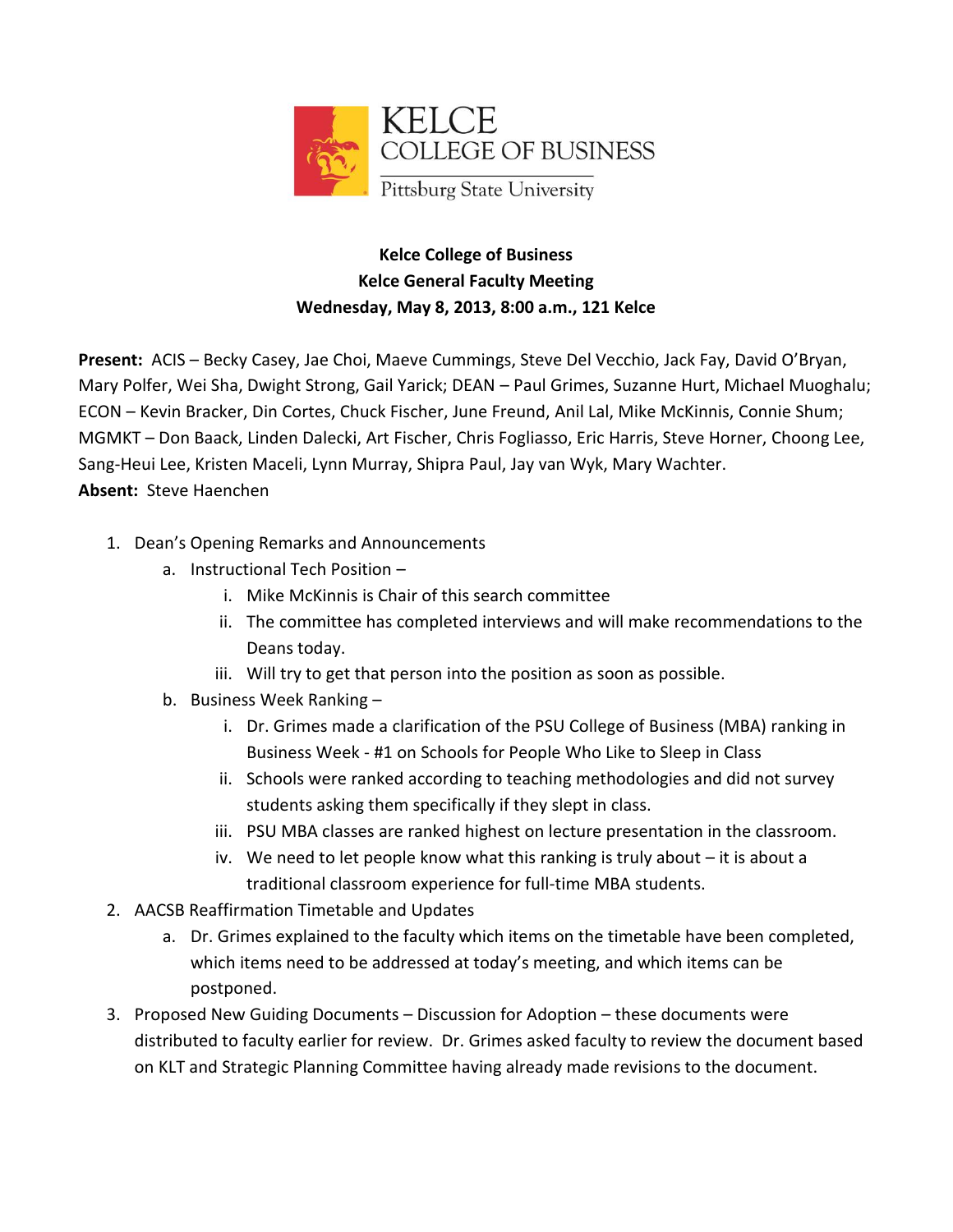- a. Vision Statement
	- i. The PSU College of Business aspires to be the best to those it serves.
	- ii. Gorilla Advantage area is one of the primary service areas.
	- iii. Chose to keep the wording of the vision statement generic.
- b. Mission Statement
	- i. Discussion followed on the proposed Mission Statement.
	- ii. No changes were proposed after discussion and noting that the KLT and AOL had already taken quite a lot of time revising the mission.
- c. Guiding Values
	- i. Discussion followed on the proposed Guiding Value statement for the college.
	- ii. Transparency and engagement within the college are very important.
- d. Dr. Don Baack made a motion to accept the Vision, Mission and Guiding Values Statements as written. Dr. David O'Bryan seconded the motion. The motion was passed unanimously by faculty vote.
- 4. Participating & Supporting Faculty these documents were distributed to all faculty before the meeting.
	- a. History of this document is based on existing document.
	- b. Reviewed proposed document.
	- c. Dr. Don Baack made a motion to approve the participating & Supporting Faculty document as presented with Dr. David O'Bryan seconding. The motion was approved unanimously by faculty vote.
- 5. Faculty Qualifications and Engagement Criteria
	- a. Replaces the old AQ/PQ standards broadened activities to be more inclusive.
	- b. Four Quadrant Division Dr. Grimes explained and discussed the document and the different areas to the faculty.
		- i. Scholarly Academics is equivalent to the old AQ most current faculty are currently SA.
		- ii. Instructional Practitioners masters level with professional experience very similar to the old PQ standard.
		- iii. Practice Academics sustain currency and relevancy through professional interaction and relevant activities.
		- iv. Scholarly Practitioners –experience sustained currency and relevancy through continued professional experience, engagement, or interaction and scholarship related to their professional background experience.
		- v. OQ (Other Qualified)
			- 1. Discussed implementation faculty should remain qualified throughout the 5 year window.
		- vi. Dr. Don Baack made the motion to approve the Faculty Qualifications and Engagement Document with the amendments that were discussed. Ms. Mary Polfer seconded the motion. The motion approved unanimously by faculty vote.